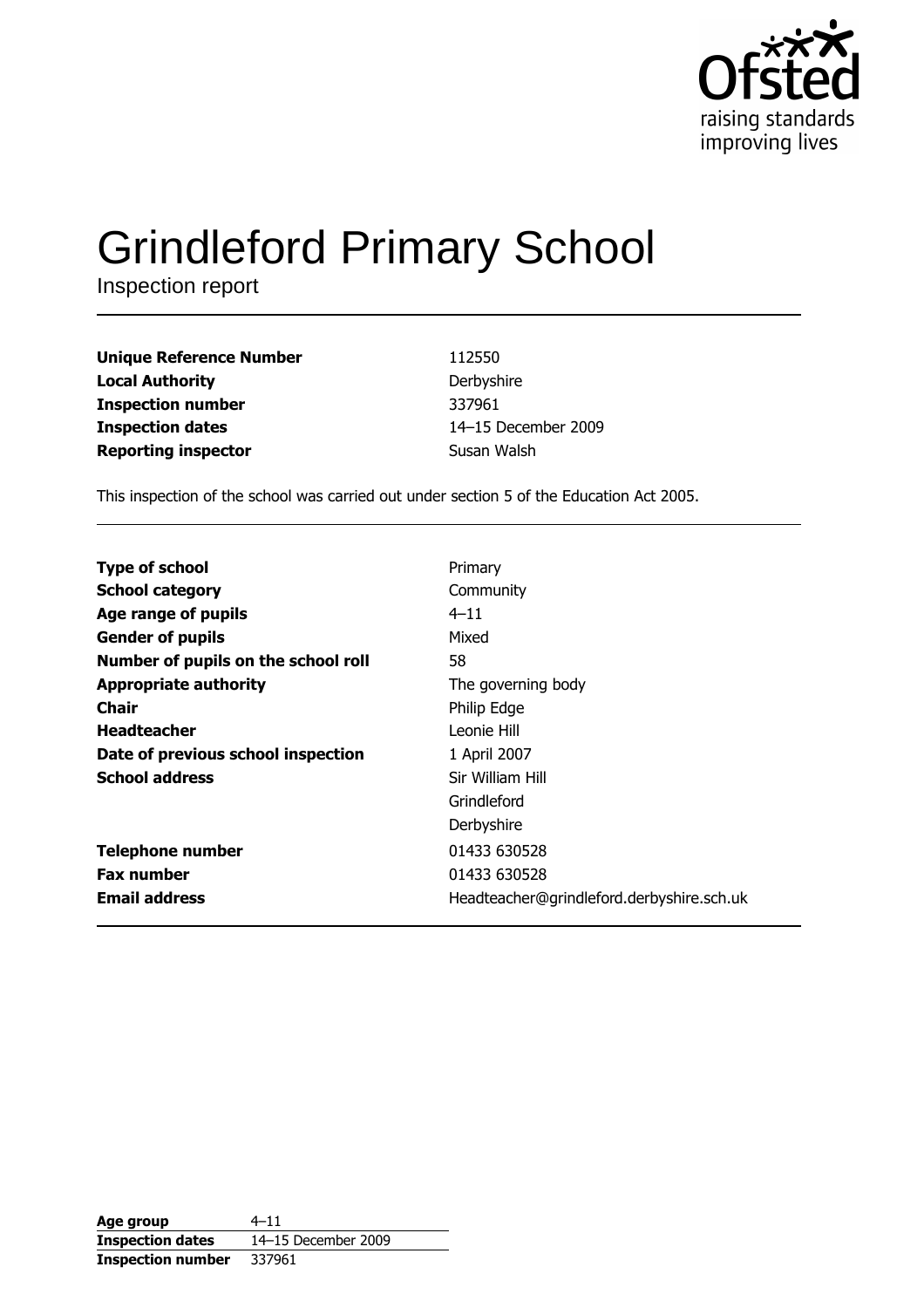The Office for Standards in Education, Children's Services and Skills (Ofsted) regulates and inspects to achieve excellence in the care of children and young people, and in education and skills for learners of all ages. It regulates and inspects childcare and children's social care, and inspects the Children and Family Court Advisory Support Service (Cafcass), schools, colleges, initial teacher training, work-based learning and skills training, adult and community learning, and education and training in prisons and other secure establishments. It rates council children's services, and inspects services for looked after children, safequarding and child protection.

Further copies of this report are obtainable from the school. Under the Education Act 2005, the school must provide a copy of this report free of charge to certain categories of people. A charge not exceeding the full cost of reproduction may be made for any other copies supplied.

If you would like a copy of this document in a different format, such as large print or Braille, please telephone 08456 404045, or email enquiries@ofsted.gov.uk.

You may copy all or parts of this document for non-commercial educational purposes, as long as you give details of the source and date of publication and do not alter the documentation in any way.

Royal Exchange Buildings St Ann's Square Manchester M2 7LA T: 08456 404045 Textphone: 0161 618 8524 E: enquiries@ofsted.gov.uk W: www.ofsted.gov.uk © Crown copyright 2009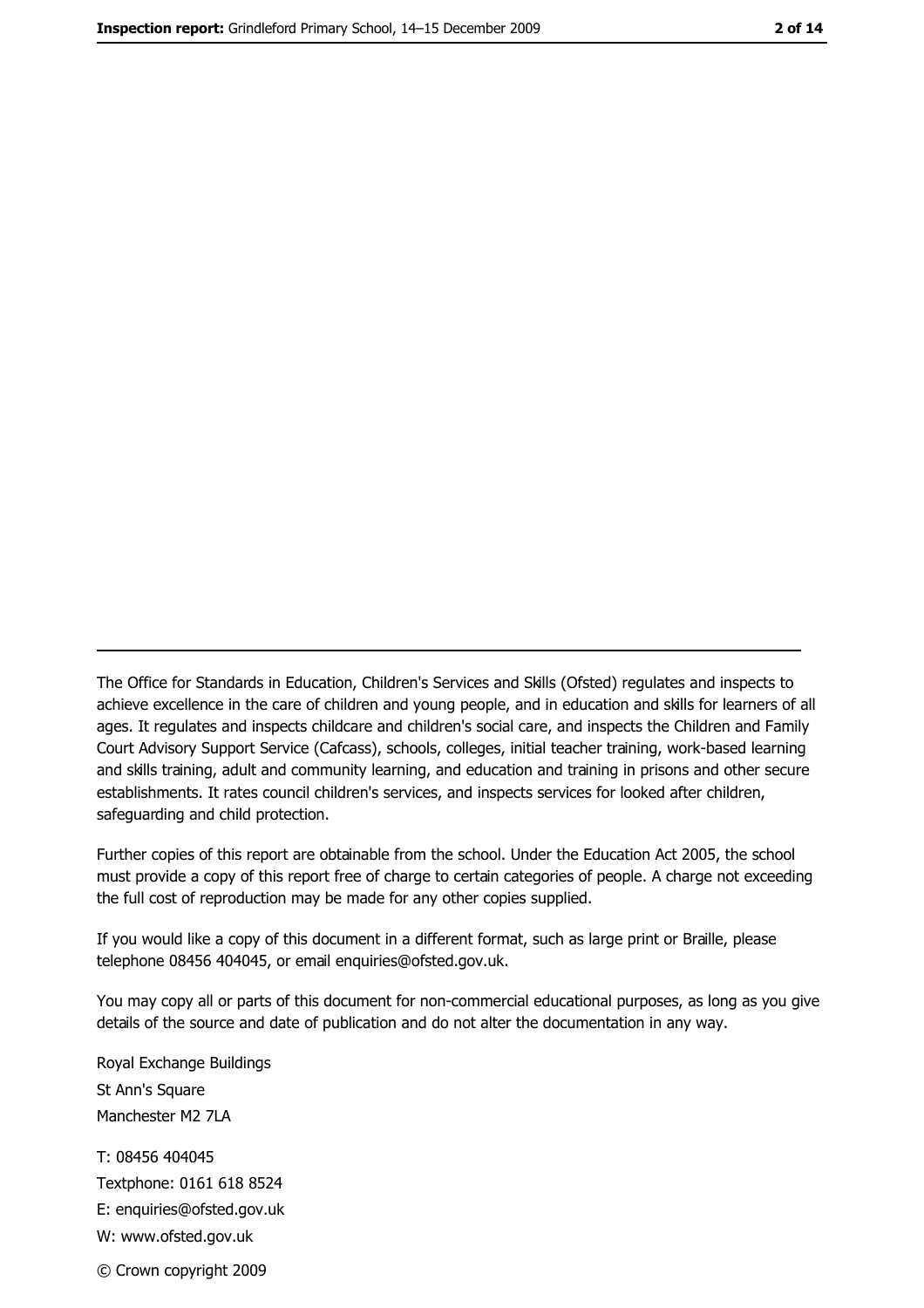# **Introduction**

This inspection was carried out by two additional inspectors. The inspectors visited 8 lessons or parts of lessons, and held meetings with governors, staff and groups of pupils. They observed the school's work, and looked at the school's records relating to pupils' progress, samples of pupil's work, the school's records of monitoring, its development plans and 27 parent questionnaires.

The inspection team reviewed many aspects of the school's work. It looked in detail at the following:

- marking and target setting  $\blacksquare$
- progress in writing in Key Stage 2  $\blacksquare$
- the way that the school checks its work.  $\blacksquare$

# **Information about the school**

The school is much smaller than most primary schools and the majority of pupils come from the local village. Very few pupils are known to be entitled to free school meals. The percentage of pupils from minority ethnic groups is below average and no pupil speaks English as an additional language. The proportion of pupils with special education needs and/or disabilities is well below average. Currently children in the Early Years Foundation Stage are taught with Year 1 pupils in temporary accommodation while purpose-built provision is being constructed. During the extended absence of the substantive headteacher, the school is being led by an acting headteacher.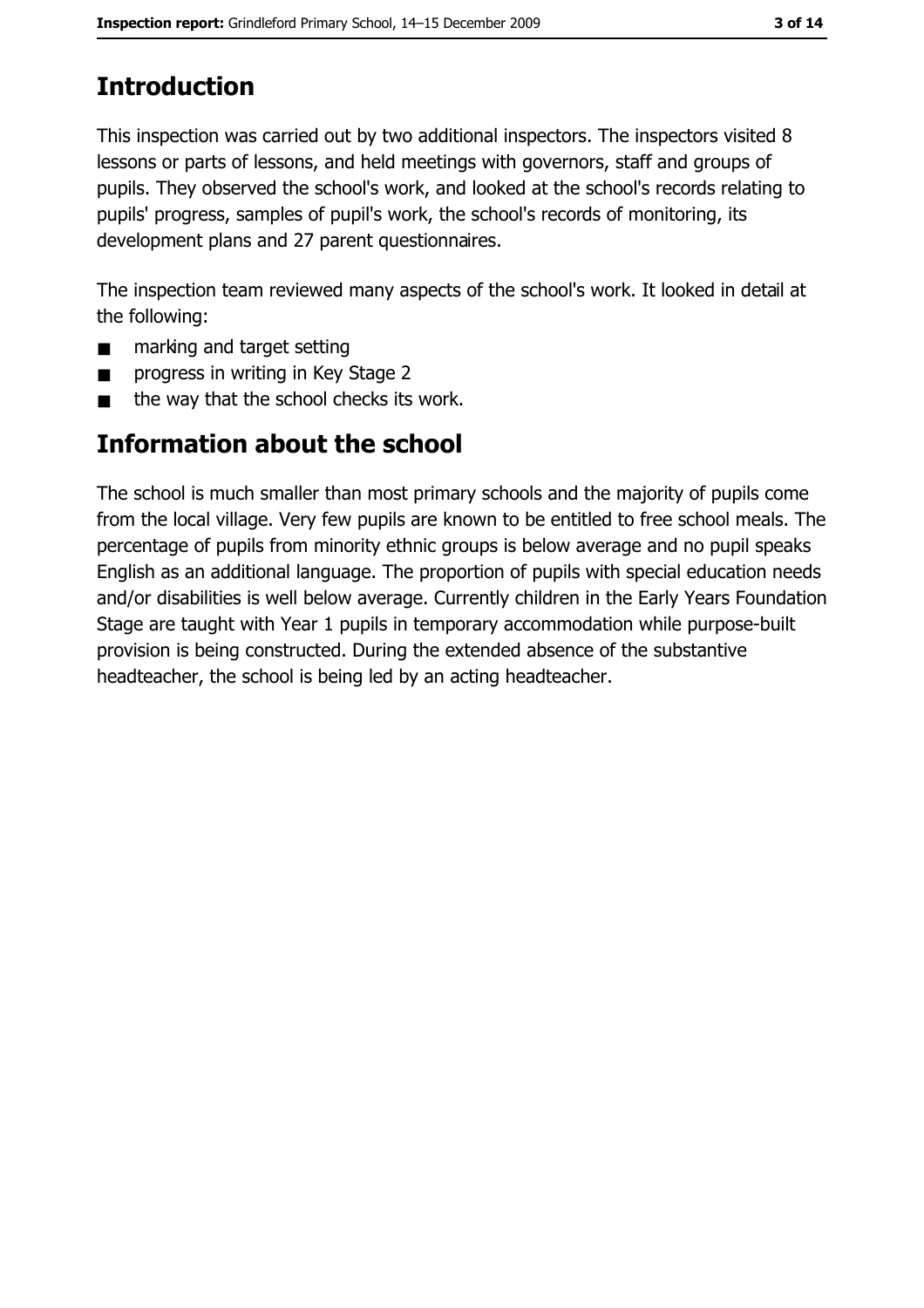# **Inspection judgements**

## Overall effectiveness: how good is the school?

#### The school's capacity for sustained improvement

## **Main findings**

This is a good school that has improved significantly since its previous inspection. Good management systems combined with excellent team work means that all staff have leadership and management roles. Consequently the school has continued to develop despite recent unavoidable staff absence and disruptive building work. The school provides a very good balance between structure, discipline, learning and fun and pupils feel exceptionally safe. Consequently pupils blossom into confident, extremely articulate young people whose behaviour is outstanding. This alongside above average academic attainment and above average rates of attendance means that pupils are very well placed for future success.

Teaching is good and pupils find it a joy to learn because of the emphasis on learning through practical and exciting activities. Children make satisfactory progress through the Reception year but their progress accelerates to good in Years 1 to 6. By the time they leave in Year 6 attainment is above average and they have achieved well. Pupils often make exceptional progress in mathematics to reach very high standards of attainment but their progress in writing is not as fast. This is because older pupils do not always respond fully to the high quality marking of their writing and academic targets are not used effectively enough. Consequently they continue to make simple mistakes in their spelling and punctuation and their writing lacks excitement.

All staff have high aspirations and are reflective in their practice. However, there are weaknesses in assessment procedures in the Early Years Foundation stage which slow children's learning. Good quality monitoring of teaching, combined with effective tracking of pupils' progress and analysis of data has enabled the school to pinpoint exactly where it needed to improve, and careful planning has under-pinned developments. As a result there have been sustained improvements in outcomes for pupils, both in terms of their personal development and their academic attainment. Accurate school self- evaluation and successful improvement planning indicate that the school's capacity for further improvement is good.

## What does the school need to do to improve further?

- Improve assessment procedures in the Early Years Foundation Stage by:  $\blacksquare$ 
	- ensuring that children's learning is checked regularly through direct observations that are carefully recorded and gathered together efficiently
	- making sure that assessment information is used effectively enough to ensure that activities are planned to meet pupils' individual needs.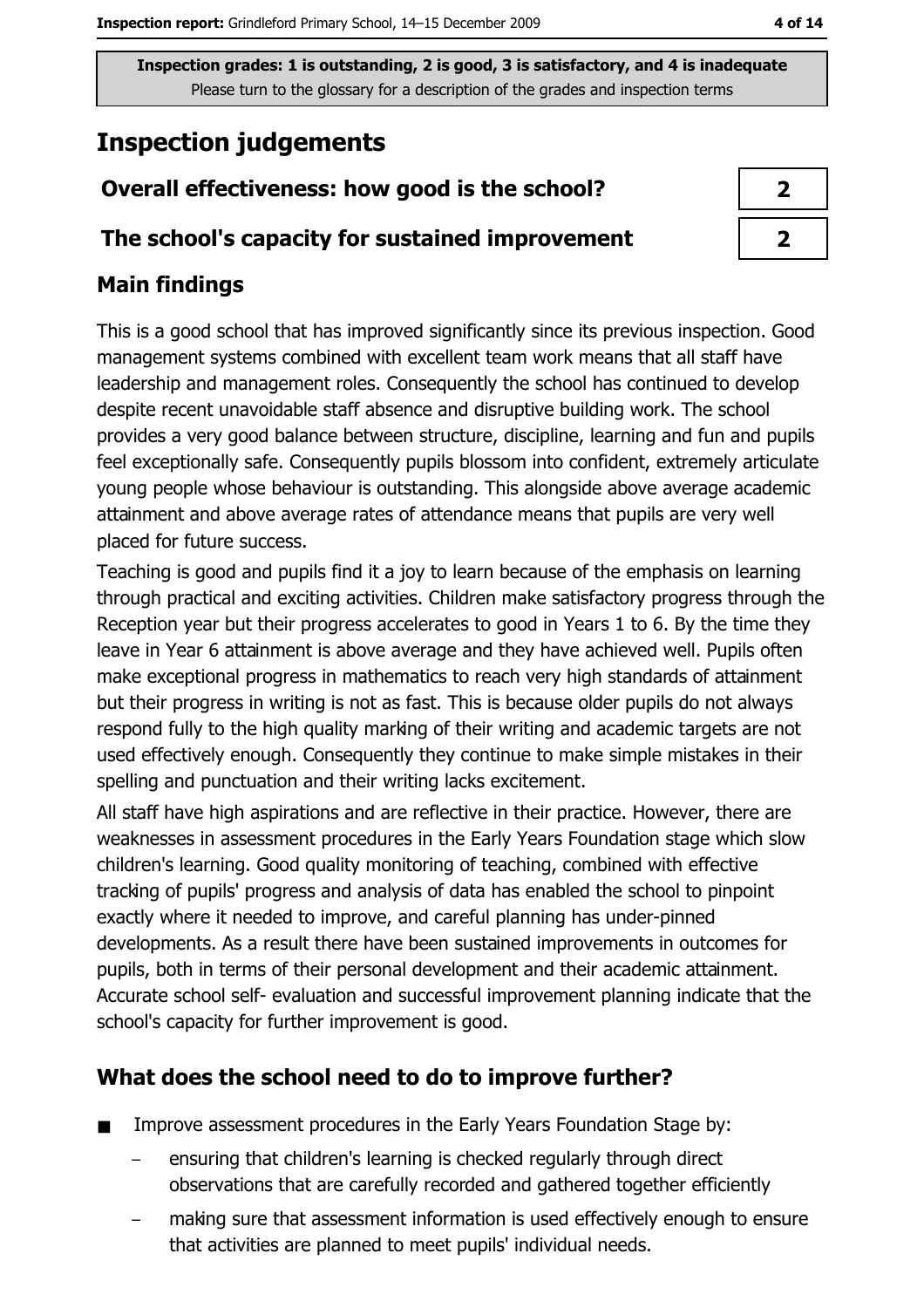- Accelerate pupils' progress in writing by:  $\blacksquare$ 
	- establishing a dialogue with pupils that ensures they respond positively to their teachers' marking
	- using academic target-setting more effectively
	- improving pupils' spelling and punctuation.

#### **Outcomes for individuals and groups of pupils**

Pupils are making good progress in Key Stage 1, At the end of Year 2 they consistently reach above average standards in reading, writing and mathematics.

Pupils continue to make good progress in Key Stage 2 and attainment is above average by the end of Year 6. An above average proportion of pupils reach the higher Level 5 in English, mathematics and science. In lessons pupils are very keen to do well and apply themselves with qusto. Their mathematical skills develop very rapidly and they achieve high standards in this subject. The school is aware that their skills in writing are not developing at the same pace. Pupils in Years 2, 3 and 4 are becoming more enthusiastic about writing and this is reflected in vibrant pieces of work. This reflects improvements to provision including better quality teaching. However pupils in Years 5 and 6 are continuing to make simple mistakes with their spelling and punctuation and their writing is less exciting. The standard of their writing does not always fully reflect their excellent oral skills. Pupils with special educational needs and/or disabilities make the same good progress as other pupils because they are well supported.

Pupils are very proud of their school community and say it is like a family. This view is echoed by parents and staff. There is a very active school council and pupils are keen to take on extra responsibilities. Their involvement in the local community is substantial and highly valued by many. Pupils know how to keep healthy. They eat sensibly and are keen to take exercise. Pupils' outstanding social and moral development is reflected in their very mature attitudes and excellent standards of behaviour. Pupils are highly considerate and thoughtful of each other. Conflicts are rare but when they do arise they are resolved intelligently and pupils work together extremely well. Although pupils are very tolerant of differences the development of their understanding of other faiths and cultures is satisfactory rather than good.

These are the grades for pupils' outcomes

## $\overline{2}$

The grades for attainment and attendance are: 1 is high; 2 is above average; 3 is broadly average; and 4 is low.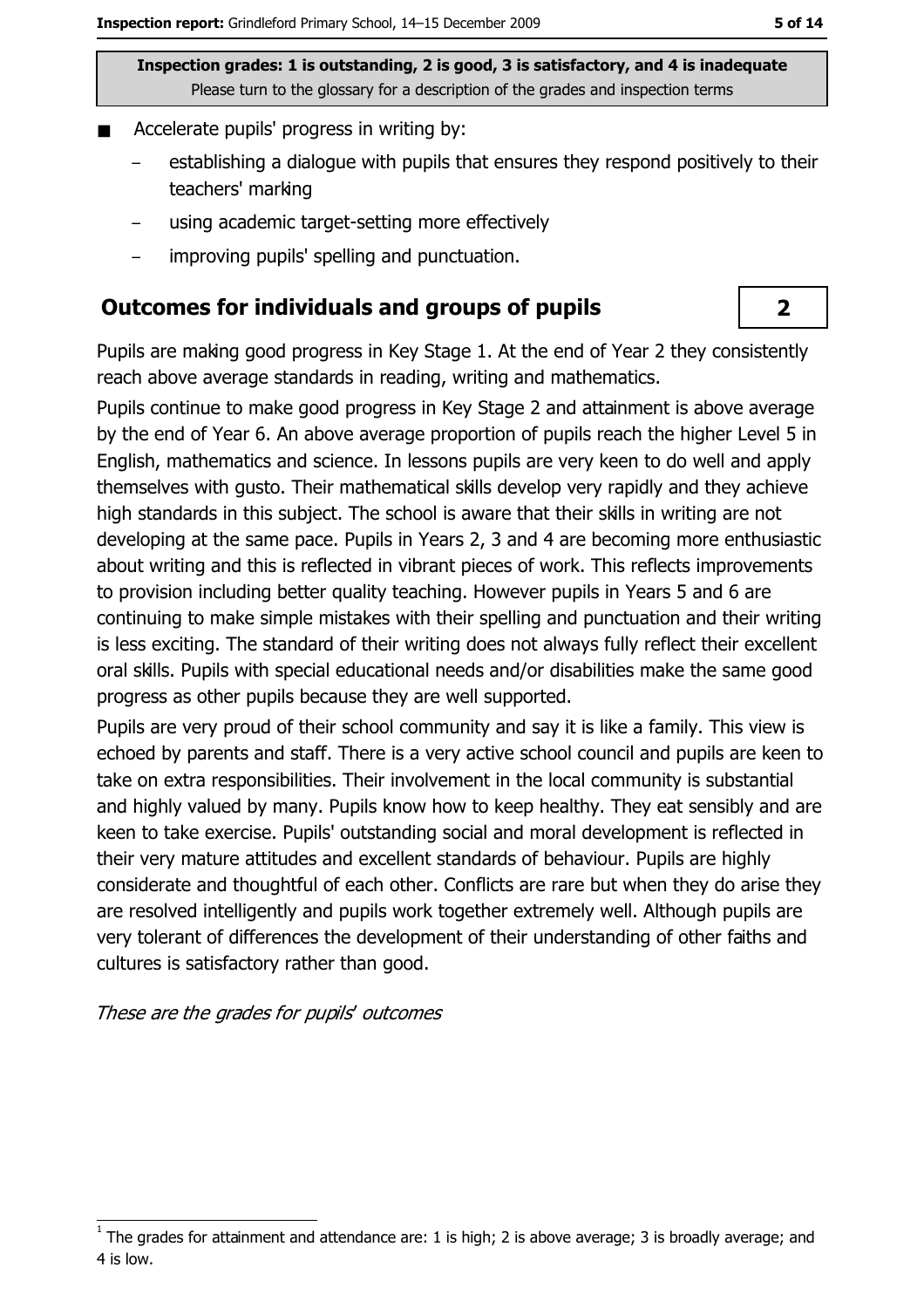| Pupils' achievement and the extent to which they enjoy their learning                                                     |                         |
|---------------------------------------------------------------------------------------------------------------------------|-------------------------|
| Taking into account:<br>Pupils' attainment <sup>1</sup>                                                                   | 2                       |
| The quality of pupils' learning and their progress                                                                        | $\mathcal{P}$           |
| The quality of learning for pupils with special educational needs and/or<br>disabilities and their progress               |                         |
| The extent to which pupils feel safe                                                                                      |                         |
| <b>Pupils' behaviour</b>                                                                                                  |                         |
| The extent to which pupils adopt healthy lifestyles                                                                       | $\overline{\mathbf{2}}$ |
| The extent to which pupils contribute to the school and wider community                                                   |                         |
| The extent to which pupils develop workplace and other skills that will<br>contribute to their future economic well-being | $\overline{\mathbf{2}}$ |
| Taking into account:                                                                                                      | $\mathcal{P}$           |
| Pupils' attendance <sup>1</sup>                                                                                           |                         |
| The extent of pupils' spiritual, moral, social and cultural development                                                   | 2                       |

#### How effective is the provision?

Lively teaching combined with a brisk pace and a good range of activities ensures that pupils are enthusiastic about learning. Relationships are warm and supportive and humour is used very effectively to skilfully manage and motivate pupils. Teaching assistants make a good contribution to the learning of all pupils but make a particularly effective input to supporting pupils with special education needs and/or disabilities Teachers have good guestioning skills which they use both to check learning and to challenge and extend pupils' thinking. Work is matched well to pupils needs, enabling pupils of all abilities to make good progress. Teachers' marking, particularly of writing, is often of a very high quality but does not always have sufficient impact. This is because pupils' responses to the teachers' very specific quidance are not thoroughly checked. Academic targets are not routinely set in English lessons and as a result there are missed opportunities to rigorously address elementary mistakes in punctuation and spelling.

The curriculum is well organised, imaginative and provides a good range of learning experiences. A strong emphasis on working together, developing research skills and a high level of independence successfully supports many aspects of pupils' personal development and ensures that they are well prepared for the next stage of their education. Pupils enjoy the topics which make links between different subject areas and are designed to build upon their own interests. For example, they talk enthusiastically about making their own Terracotta army when they were involved in a topic about Asia. Partnerships with other local schools successfully extend pupils' opportunities in many subject areas. This is illustrated by the way the school has worked with the local high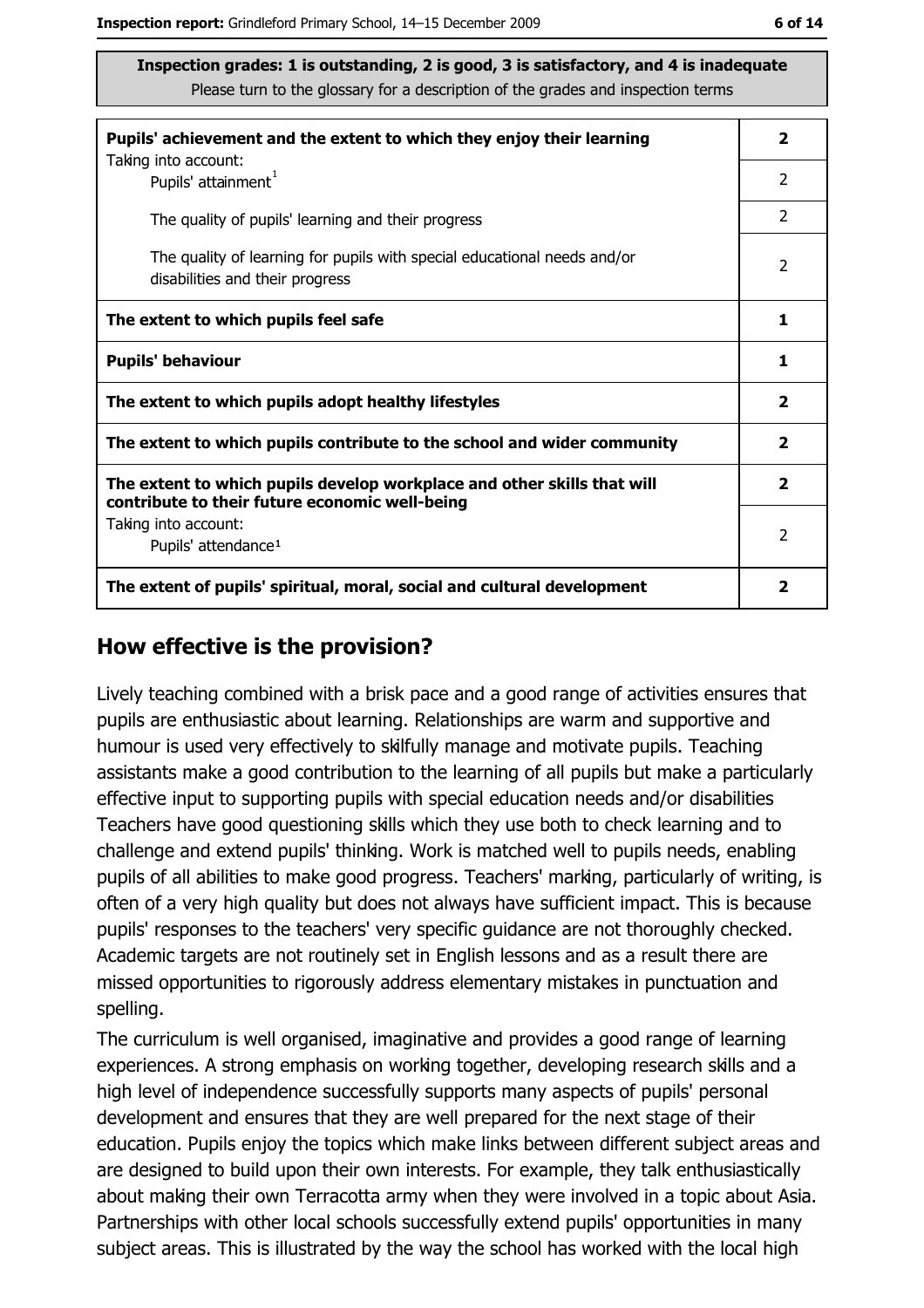school on a film project that emphasised developing narratives with the aim of improving boys' writing. The good enrichment, including visits and a wide range of clubs, is very much appreciated by pupils.

The quality of pastoral care is good and this is reflected in the way pupils feel at ease in the school. Potentially vulnerable students and those with special education needs and disabilities are well supported. This well-targeted support is enhanced by good links with external agencies. Pupils value the good range of rewards for good behaviour such as 'fine dining' and 'golden time' and they respond extremely well to the clear guidance and structure relating to standards of behaviour. Good arrangements for transition to secondary school mean that pupils are looking forward confidently to the next stage in their education.

These are the grades for the quality of provision

| The quality of teaching                                                                                    |  |
|------------------------------------------------------------------------------------------------------------|--|
| Taking into account:<br>The use of assessment to support learning                                          |  |
| The extent to which the curriculum meets pupils' needs, including, where<br>relevant, through partnerships |  |
| The effectiveness of care, guidance and support                                                            |  |

#### How effective are leadership and management?

All staff in this small school contribute well towards leadership and management. They are very dedicated and have high expectations of themselves and of their pupils. This is reflected in the setting of very challenging targets and a good commitment to ensuring equal opportunities for pupils, including carefully checking the learning and progress of different groups and individuals. Leaders vigilantly evaluate the school's work. They have already identified how improvements can be made to the quality of pupils' writing and their plans are already starting to have an impact. Leaders are aware that there is more to be done in the Early Years Foundation Stage, hence the development of the new accommodation. The work of the governors has improved significantly since the previous inspection and they now provide the school with effective support and challenge. There is no doubt that the school is at the heart of its local community. Although there have been good links beyond the immediate community in the past these links have declined recently. Currently there is limited work to promote contact between pupils from different backgrounds. Relationships with parents are of a high quality although formal communication is satisfactory and informal communication is very good indeed. Safeguarding procedures are satisfactory and meet statutory requirements. Although pupils are very well cared-for and checks on staff are thorough, the acting head has yet to up-date his training in child protection procedures.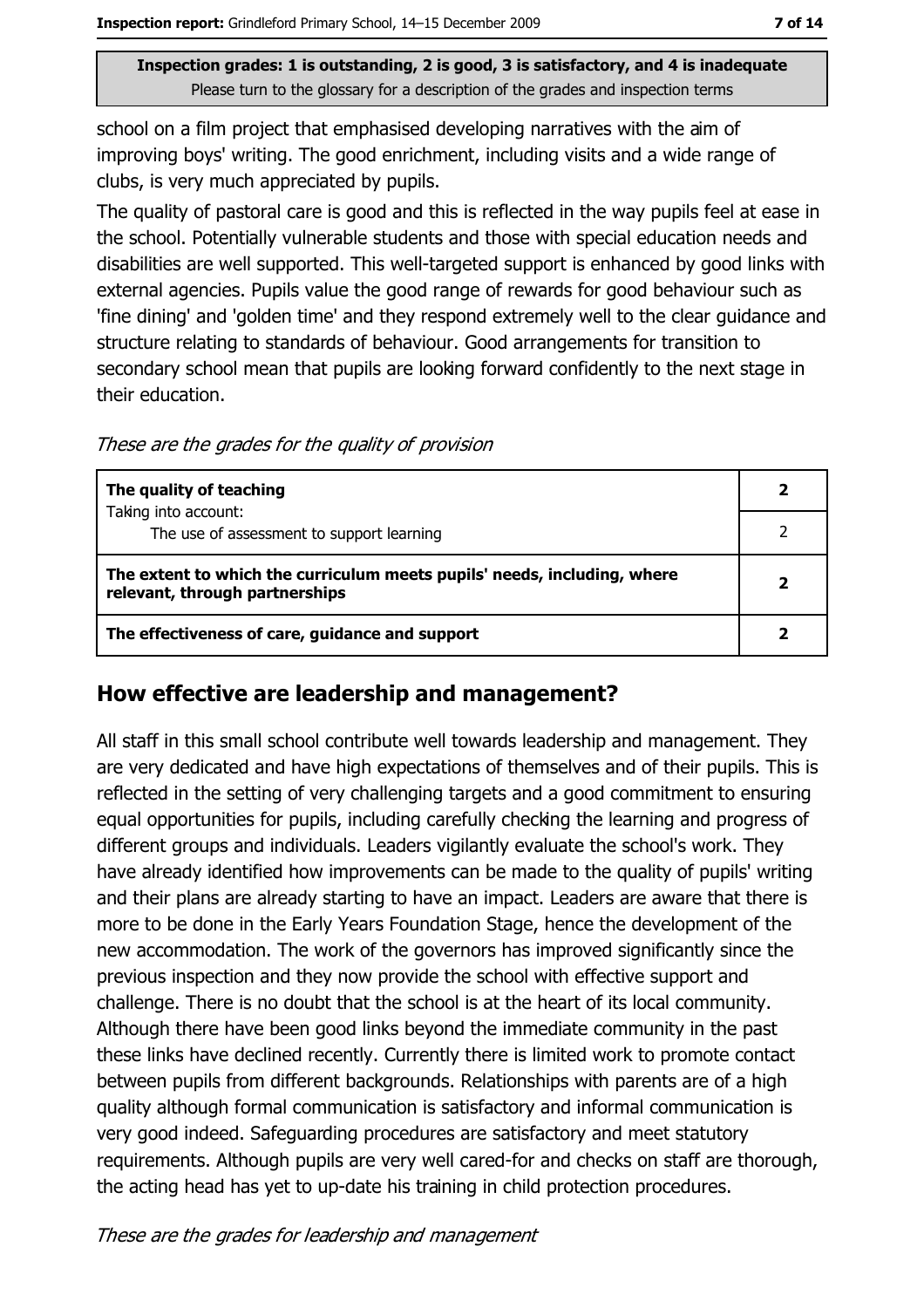| The effectiveness of leadership and management in embedding ambition and<br>driving improvement                                                                     | $\overline{\mathbf{2}}$ |
|---------------------------------------------------------------------------------------------------------------------------------------------------------------------|-------------------------|
| Taking into account:<br>The leadership and management of teaching and learning                                                                                      | 2                       |
| The effectiveness of the governing body in challenging and supporting the<br>school so that weaknesses are tackled decisively and statutory responsibilities<br>met | $\overline{\mathbf{2}}$ |
| The effectiveness of the school's engagement with parents and carers                                                                                                | $\overline{\mathbf{2}}$ |
| The effectiveness of partnerships in promoting learning and well-being                                                                                              | $\mathbf{2}$            |
| The effectiveness with which the school promotes equality of opportunity and<br>tackles discrimination                                                              | $\overline{\mathbf{2}}$ |
| The effectiveness of safeguarding procedures                                                                                                                        | 3                       |
| The effectiveness with which the school promotes community cohesion                                                                                                 | 3                       |
| The effectiveness with which the school deploys resources to achieve<br>value for money                                                                             |                         |

## **Early Years Foundation Stage**

Children enjoy their time in the Early Years Foundation Stage and feel safe and secure. This is because relationships between children and staff are of a high quality and children are well cared for. When children join Class 1 their skills are similar to those expected for their age. Currently children make satisfactory progress in lessons because they have access to lively introductions that capture their interest and are well supported by adults who are very good at questioning children and moving their learning on. Staff in the Early Years Foundation Stage are working in very difficult circumstances and the current temporary accommodation impacts on the range of activities that can be planned. Although a reasonable range of activities is provided, the school does not always offer continuous provision where children choose from diverse, carefully planned activities for themselves. In part, this is because the staff are anxious to provide well for the majority of the class who are in Year 1. Assessment procedures are not rigorous enough and result in the information contained in the Early Years Foundation Stage Profile being insecure. More needs to be done to ensure that children's learning is checked regularly through direct observations and that these observations are recorded and gathered together efficiently. Assessment information is not used effectively enough to ensure that activities are planned to meet pupils' individual needs. Nevertheless, leadership and management are satisfactory. The leader of the unit is working very hard to develop better practice. For example, steps are already being taken to improve assessment including undertaking further training.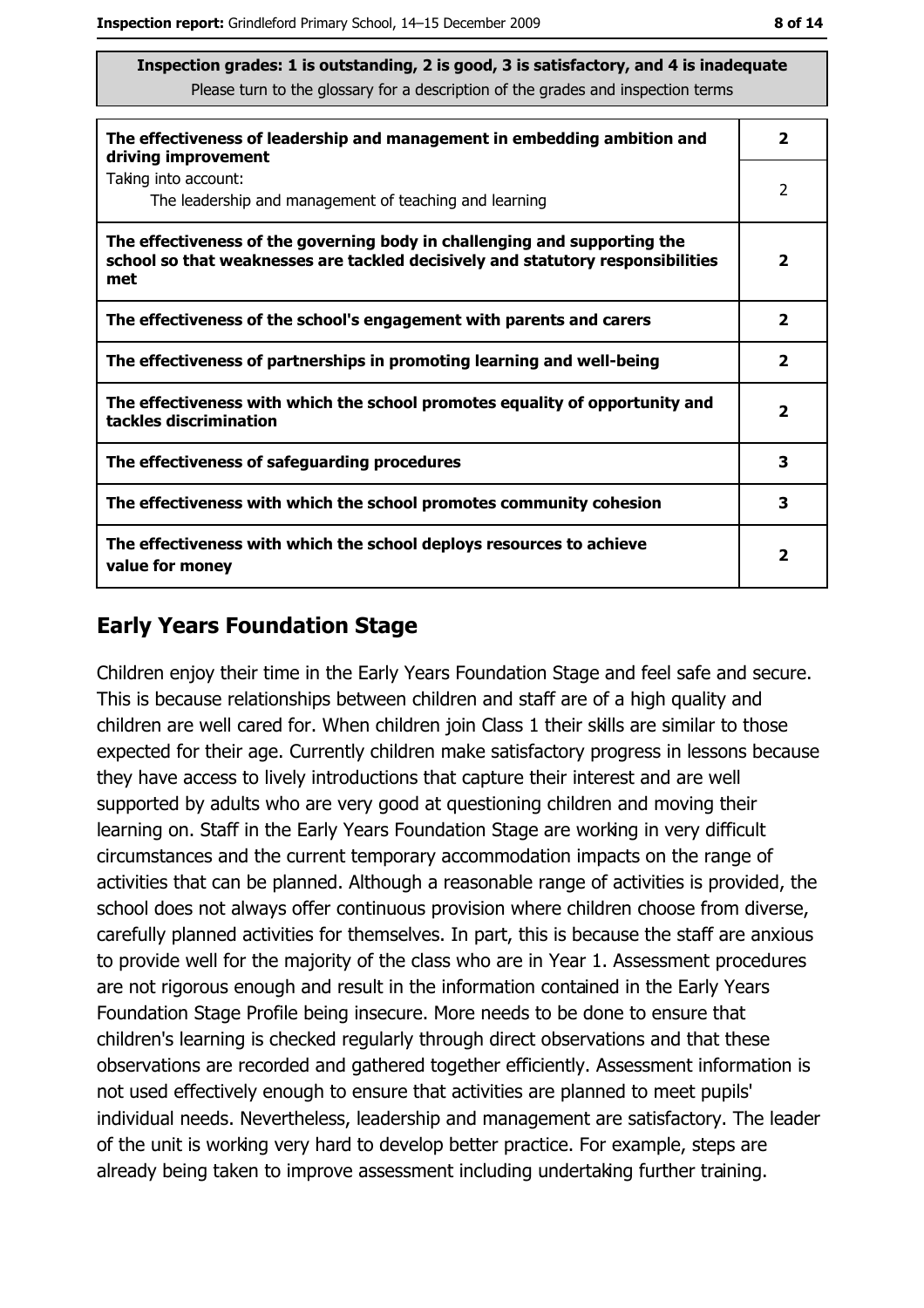These are the grades for the Early Years Foundation Stage

| <b>Overall effectiveness of the Early Years Foundation Stage</b>                             |   |  |
|----------------------------------------------------------------------------------------------|---|--|
| Taking into account:<br>Outcomes for children in the Early Years Foundation Stage            |   |  |
| The quality of provision in the Early Years Foundation Stage                                 |   |  |
| The effectiveness of leadership and management of the Early Years<br><b>Foundation Stage</b> | 3 |  |

#### **Views of parents and carers**

Over half of the parents responded to the questionnaire. They are delighted with what the school provides for their children. Many comment on the wonderful opportunities that are available their children and about how their children are growing in confidence. They know that their children are very happy in school and remark positively about the hardworking and committed staff. A few parents would like more information from the school about their children's progress and what they can do to support their children's learning. Inspectors found that informal contact between parents and staff is excellent and parents get satisfactory formal information about their children's progress and the work of the school. However there are missed opportunities to provide parents with additional information about how they can help their children, for example, the school website is very out of date and there have been relatively few events workshops or other events which help parents to support their children.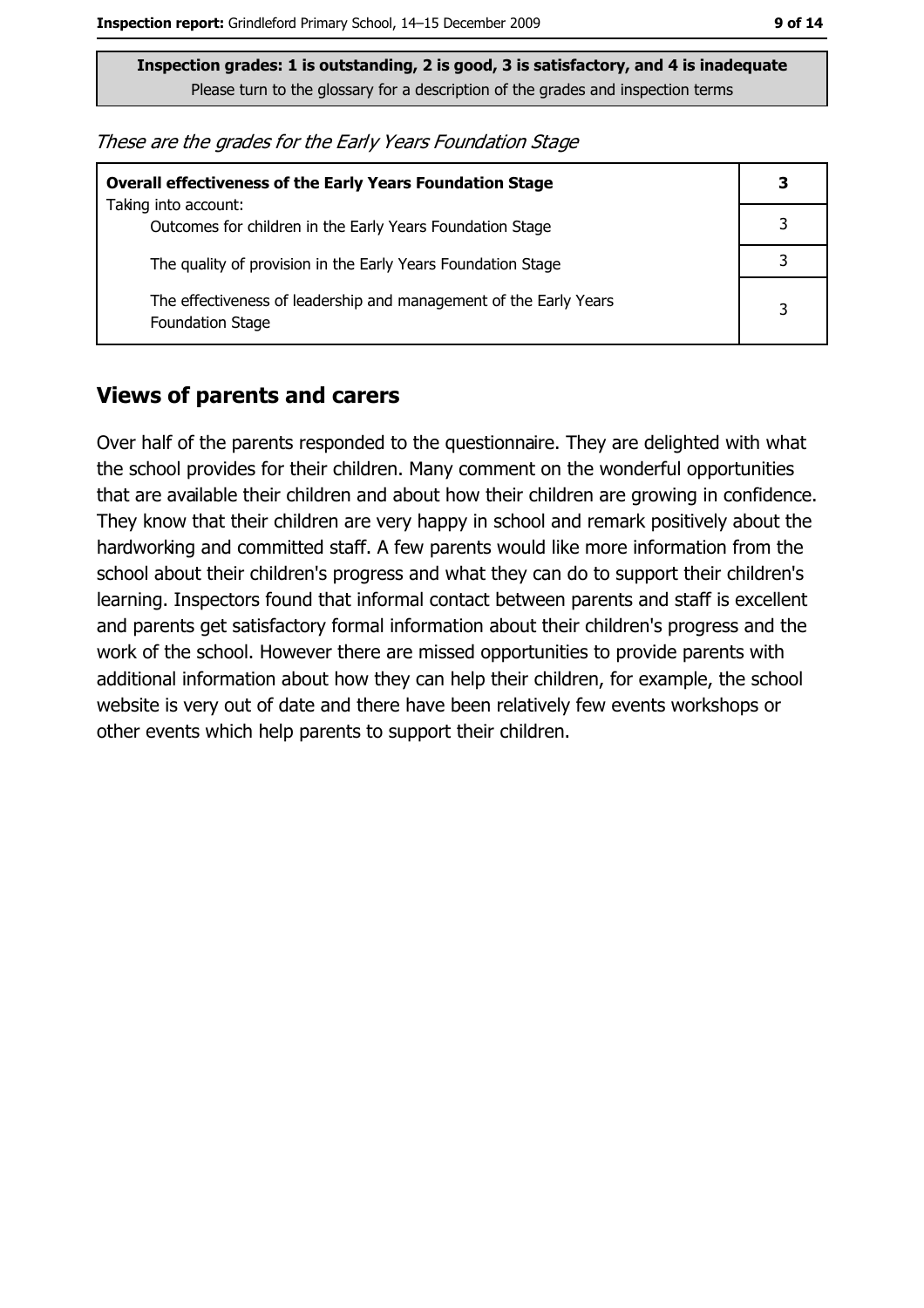#### Responses from parents and carers to Ofsted's questionnaire

Ofsted invited all the registered parents and carers of pupils registered at insert name of school to complete a questionnaire about their views of the school.

In the questionnaire, parents and carers were asked to record how strongly they agreed with 13 statements about the school. The inspection team/inspector received 27 completed questionnaires by the end of the on-site inspection. In total, there are 58 pupils registered at the school.

| <b>Statements</b>                                                                                                                                                                                                                                       | <b>Strongly</b><br><b>Agree</b> |               | <b>Agree</b> |               |                | <b>Disagree</b> |              | <b>Strongly</b><br>disagree |  |
|---------------------------------------------------------------------------------------------------------------------------------------------------------------------------------------------------------------------------------------------------------|---------------------------------|---------------|--------------|---------------|----------------|-----------------|--------------|-----------------------------|--|
|                                                                                                                                                                                                                                                         | <b>Total</b>                    | $\frac{0}{0}$ | <b>Total</b> | $\frac{0}{0}$ | <b>Total</b>   | $\frac{0}{0}$   | <b>Total</b> | $\frac{0}{0}$               |  |
| My child enjoys school                                                                                                                                                                                                                                  | 22                              | 81            | 5            | 19            | $\mathbf 0$    | 0               | 0            | 0                           |  |
| The school keeps my child<br>safe                                                                                                                                                                                                                       | 23                              | 85            | 4            | 15            | $\bf{0}$       | 0               | 0            | 0                           |  |
| The school informs me<br>about my child's progress                                                                                                                                                                                                      | 15                              | 56            | 10           | 37            | $\overline{2}$ | $\overline{7}$  | 0            | $\mathbf 0$                 |  |
| My child is making enough<br>progress at this school                                                                                                                                                                                                    | 17                              | 63            | 8            | 33            | $\mathbf{1}$   | 4               | 0            | $\mathbf 0$                 |  |
| The teaching is good at this<br>school                                                                                                                                                                                                                  | 20                              | 74            | 7            | 26            | $\mathbf 0$    | 0               | 0            | $\mathbf 0$                 |  |
| The school helps me to<br>support my child's learning                                                                                                                                                                                                   | 14                              | 52            | 12           | 44            | $\mathbf{1}$   | 4               | 0            | $\mathbf 0$                 |  |
| The school helps my child to<br>have a healthy lifestyle                                                                                                                                                                                                | 22                              | 81            | 5            | 19            | $\bf{0}$       | 0               | 0            | 0                           |  |
| The school makes sure that<br>my child is well prepared for<br>the future (for example<br>changing year group,<br>changing school, and for<br>children who are finishing<br>school, entering further or<br>higher education, or<br>entering employment) | 16                              | 59            | 8            | 30            | $\mathbf 0$    | 0               | 0            | $\mathbf 0$                 |  |
| The school meets my child's<br>particular needs                                                                                                                                                                                                         | 19                              | 70            | 8            | 30            | 0              | 0               | 0            | 0                           |  |
| The school deals effectively<br>with unacceptable behaviour                                                                                                                                                                                             | 18                              | 67            | 6            | 22            | $\overline{2}$ | $\overline{7}$  | 0            | 0                           |  |
| The school takes account of<br>my suggestions and<br>concerns                                                                                                                                                                                           | 15                              | 56            | 12           | 44            | $\mathbf 0$    | $\mathbf 0$     | 0            | 0                           |  |
| The school is led and<br>managed effectively                                                                                                                                                                                                            | 14                              | 52            | 10           | 37            | $\overline{2}$ | $\overline{7}$  | $\mathbf 0$  | $\mathbf 0$                 |  |
| Overall, I am happy with my<br>child's experience at this<br>school                                                                                                                                                                                     | 20                              | 49            | 20           | 49            | $\mathbf{1}$   | $\overline{2}$  | 0            | $\pmb{0}$                   |  |

The table above summarises the responses that parents and carers made to each statement. The percentages indicate the proportion of parents and carers giving that response out of the total number of completed questionnaires. Where one or more parents and carers chose not to answer a particular question, the percentages will not add up to 100%.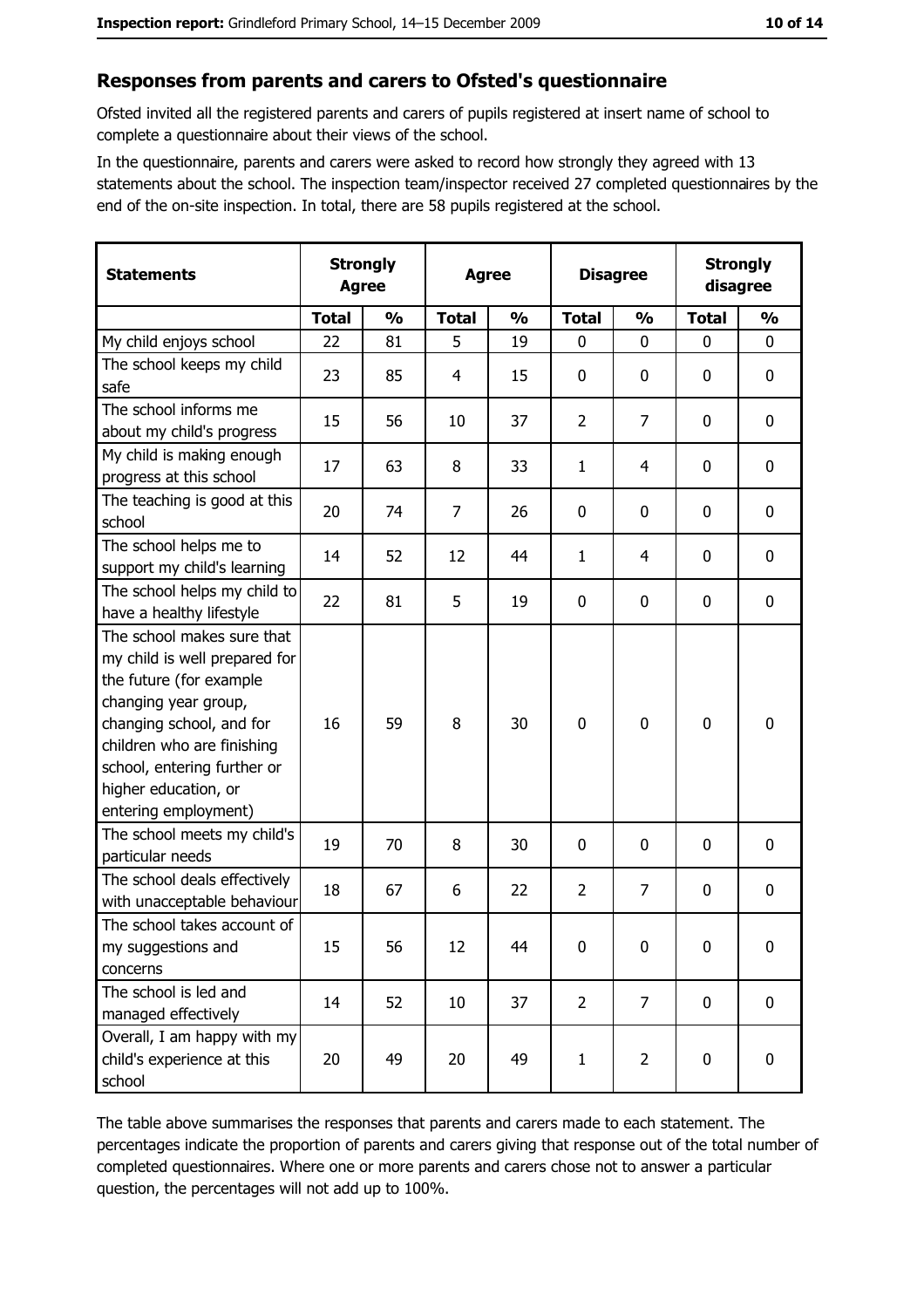# Glossary

| Grade   | <b>Judgement</b> | <b>Description</b>                                                                                                                                                                                                               |  |
|---------|------------------|----------------------------------------------------------------------------------------------------------------------------------------------------------------------------------------------------------------------------------|--|
| Grade 1 | Outstanding      | These features are highly effective. An oustanding<br>school provides exceptionally well for its pupils' needs.                                                                                                                  |  |
| Grade 2 | Good             | These are very positive features of a school. A school<br>that is good is serving its pupils well.                                                                                                                               |  |
| Grade 3 | Satisfactory     | These features are of reasonable quality. A satisfactory<br>school is providing adequately for its pupils.                                                                                                                       |  |
| Grade 4 | Inadequate       | These features are not of an acceptable standard. An<br>inadequate school needs to make significant<br>improvement in order to meet the needs of its pupils.<br>Ofsted inspectors will make further visits until it<br>improves. |  |

# What inspection judgements mean

## Overall effectiveness of schools inspected between September 2007 and July 2008

|                       | Overall effectiveness judgement (percentage of<br>schools) |      |                     |                   |
|-----------------------|------------------------------------------------------------|------|---------------------|-------------------|
| <b>Type of school</b> | <b>Outstanding</b>                                         | Good | <b>Satisfactory</b> | <b>Inadequate</b> |
| Nursery schools       | 39                                                         | 58   | 3                   | 0                 |
| Primary schools       | 13                                                         | 50   | 33                  | 4                 |
| Secondary schools     | 17                                                         | 40   | 34                  | 9                 |
| Sixth forms           | 18                                                         | 43   | 37                  | $\overline{2}$    |
| Special schools       | 26                                                         | 54   | 18                  | $\overline{2}$    |
| Pupil referral units  | 7                                                          | 55   | 30                  | 7                 |
| All schools           | 15                                                         | 49   | 32                  | 5                 |

New school inspection arrangements were introduced on 1 September 2009. This means that inspectors now make some additional judgements that were not made previously.

The data in the table above were reported in The Annual Report of Her Majesty's Chief Inspector of Education, Children's Services and Skills 2007/08.

Percentages are rounded and do not always add exactly to 100. Secondary school figures include those that have sixth forms, and sixth form figures include only the data specifically for sixth form inspection judgements.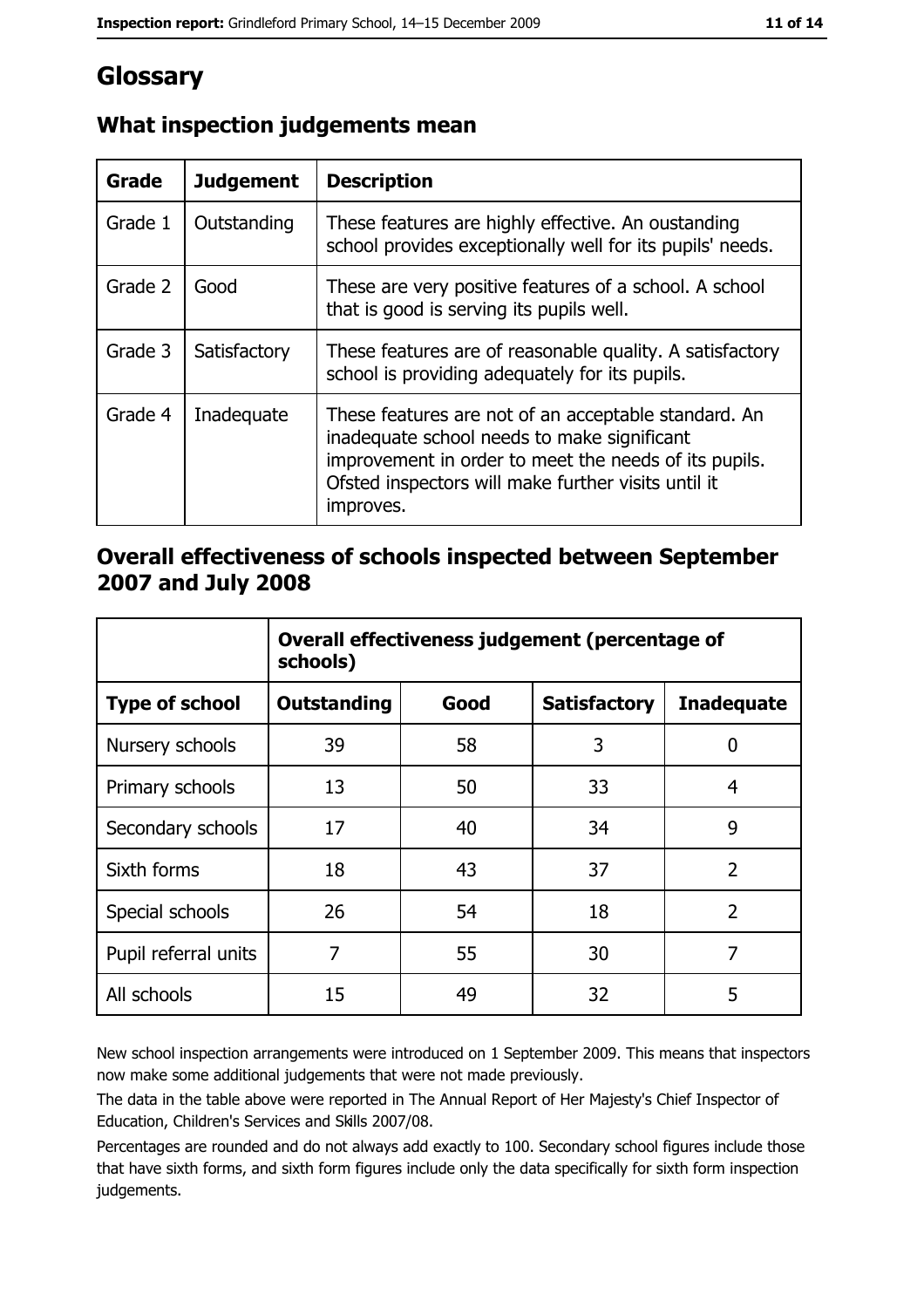# **Common terminology used by inspectors**

| Achievement:                  | the progress and success of a pupil in<br>their learning, development or training.                                                                                                                                                                                                                           |
|-------------------------------|--------------------------------------------------------------------------------------------------------------------------------------------------------------------------------------------------------------------------------------------------------------------------------------------------------------|
| Attainment:                   | the standard of the pupils' work shown by<br>test and examination results and in<br>lessons.                                                                                                                                                                                                                 |
| Capacity to improve:          | the proven ability of the school to<br>continue improving. Inspectors base this<br>judgement on what the school has<br>accomplished so far and on the quality of<br>its systems to maintain improvement.                                                                                                     |
| Leadership and management:    | the contribution of all the staff with<br>responsibilities, not just the headteacher,<br>to identifying priorities, directing and<br>motivating staff and running the school.                                                                                                                                |
| Learning:                     | how well pupils acquire knowledge,<br>develop their understanding, learn and<br>practise skills and are developing their<br>competence as learners.                                                                                                                                                          |
| <b>Overall effectiveness:</b> | inspectors form a judgement on a school's<br>overall effectiveness based on the findings<br>from their inspection of the school. The<br>following judgements, in particular,<br>influence what the overall effectiveness<br>judgement will be.                                                               |
|                               | The school's capacity for sustained<br>improvement.<br>Outcomes for individuals and groups<br>of pupils.<br>The quality of teaching.<br>The extent to which the curriculum<br>meets pupil's needs, including where<br>relevant, through partnerships.<br>The effectiveness of care, guidance<br>and support. |
| Progress:                     | the rate at which pupils are learning in<br>lessons and over longer periods of time. It<br>is often measured by comparing the<br>pupils' attainment at the end of a key<br>stage with their attainment when they<br>started.                                                                                 |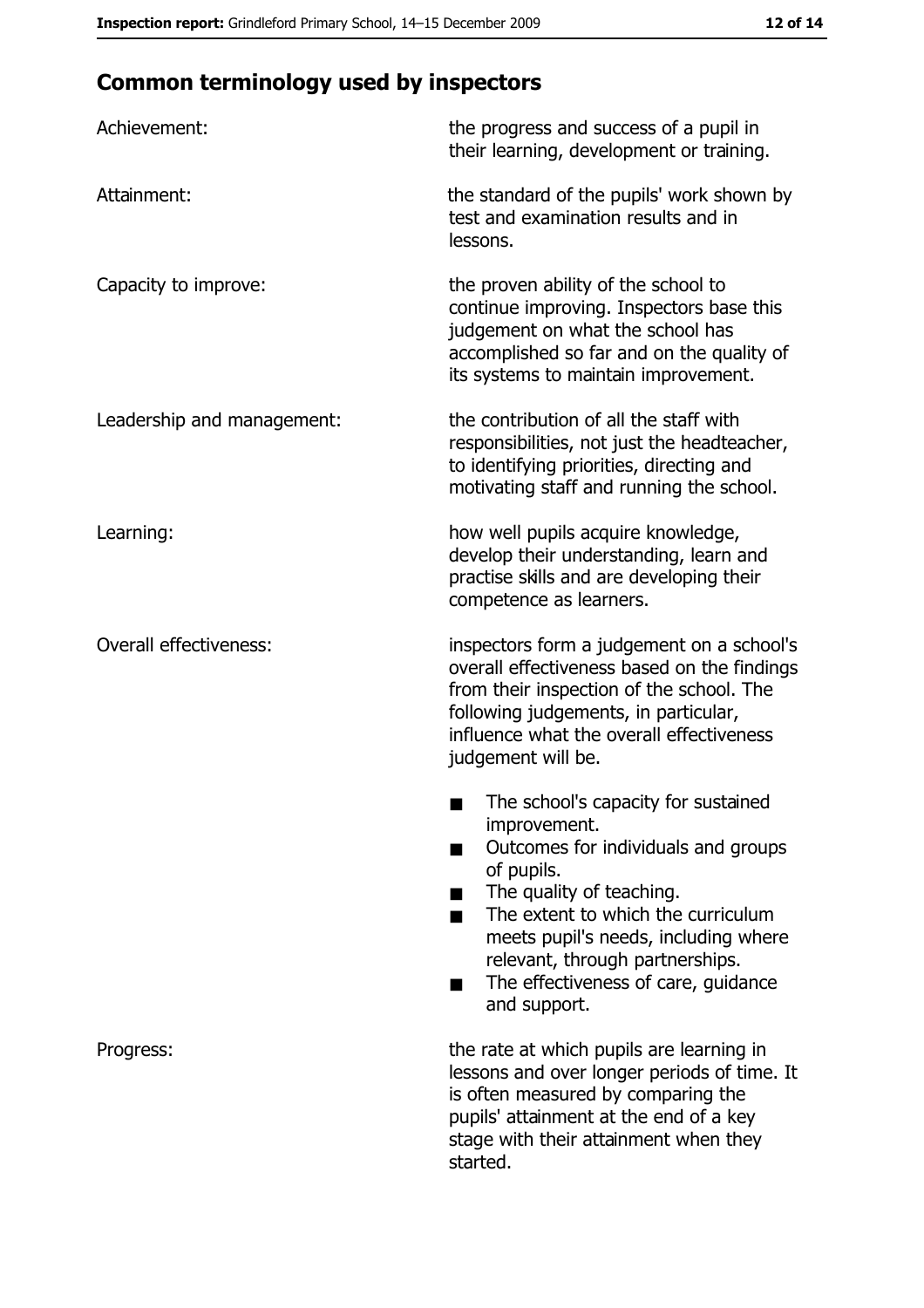This letter is provided for the school, parents and carers to share with their children. It describes Ofsted's main findings from the inspection of their school.



#### 16 December 2009

**Dear Pupils** 

#### Inspection of Grindleford School Derbyshire S32 2HS

It was a delight and a privilege to visit your school and to share in your Christmas celebrations. You go to a good school that is getting better all the time. It's clear that you have a fantastic time at school because of all the fun things you get to do. I enjoyed listening to you sing at the Christmas carol services and lots of you told me that you enjoyed the recent Young Voices event at Sheffield. I thought you were very well informed about how to keep healthy and I was pleased to hear that you feel exceptionally safe. You have excellent manners and make visitors very welcome indeed. Your behaviour is outstanding. I think that you all make a really important contribution to your school.

You told me how much you liked your teachers and you are quite right to say that teaching is good. Children get off to a satisfactory start in Reception. However more needs to be done to check their learning and to plan activities that meet their individual needs. Those of you in Years 1 to 6 are all making good progress and by the end of Year 6 you are reaching standards that are above those reached by other children in schools nationally. You are doing very well in your mathematics lessons but your progress is slower in writing. I noticed that your teachers work very hard to make sure that they tell you exactly how to improve your writing when they mark your work. However you do not always take enough notice of your teachers' helpful written instructions and this is slowing your progress. You can help by always responding well to your teachers' marking and by making sure you do not make careless mistakes with your spelling and punctuation.

You told me that the staff look after you well and I agree. The people who run your school are working hard to make it an even better place. I wish you well for the future.

Yours sincerely

Susan Walsh

Lead inspector